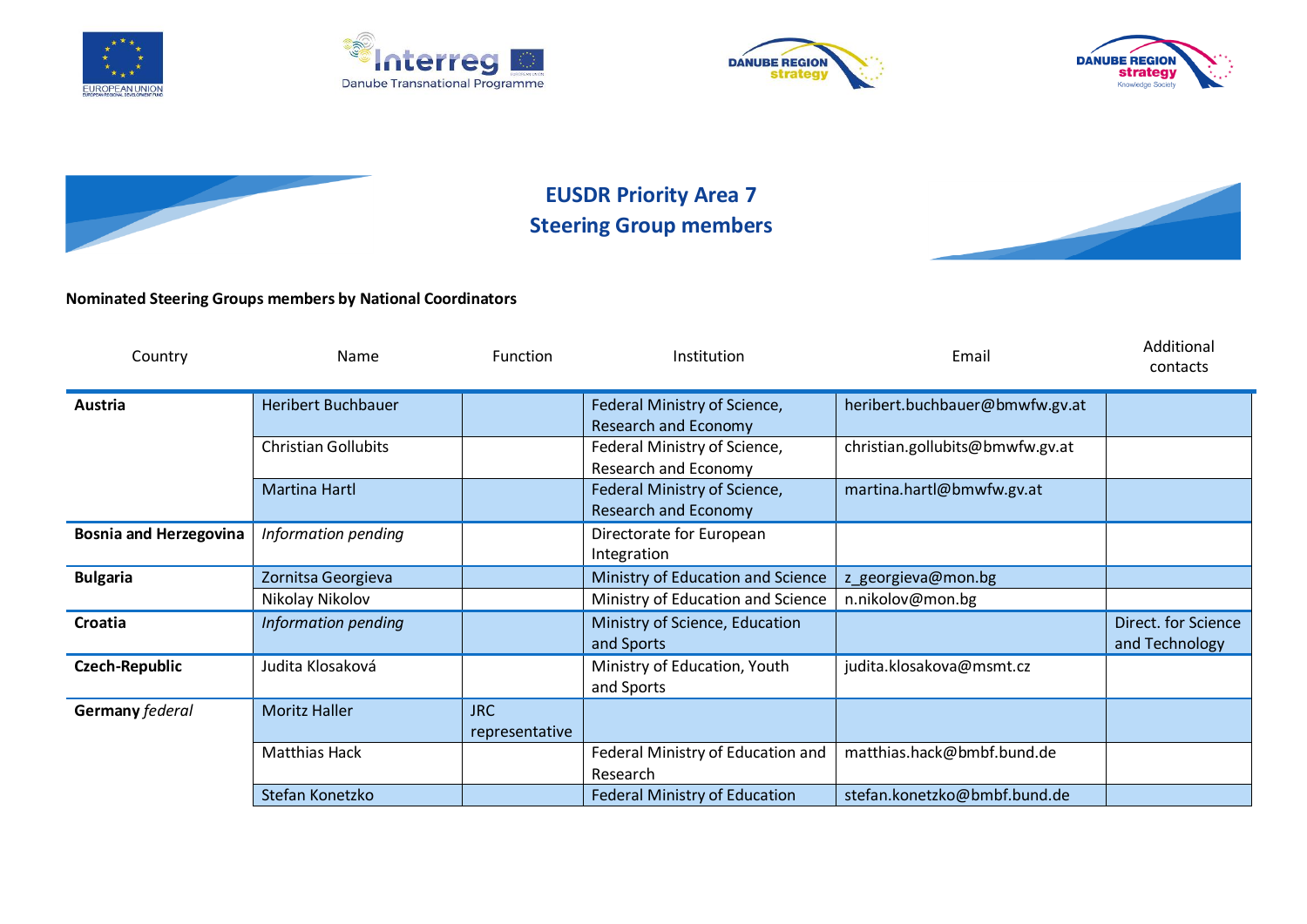







|                   |                           |                         | and Research                                                 |                                                                       |                                                              |
|-------------------|---------------------------|-------------------------|--------------------------------------------------------------|-----------------------------------------------------------------------|--------------------------------------------------------------|
|                   | <b>Ulrike Kunze</b>       |                         | German Aerospace Center                                      | ulrike.kunze@dlr.de                                                   |                                                              |
| Baden-Württemberg | Hans-Georg Wolf           |                         | Ministry of Science, Research<br>and Arts                    | hans-georg.wolf@mwk.bwl.de                                            |                                                              |
| <b>Bavaria</b>    | <b>Matthias Hadesbeck</b> |                         | Bavarian State Ministry of Science<br>and Arts               | StMWKEuropa@stmwk.bayern.de<br>matthias.hadesbeck@stmwk.bayern<br>.de |                                                              |
| Hungary           | Balázs Kápli              |                         | National Research, Development<br>and Innovation Office      | balazs.kapli@nkfih.gov.hu                                             |                                                              |
| Moldova           | Anatolie Topala           | General<br>Secretary    | Ministry of Education, Culture<br>and Research               | anatolie.topala@mecc.gov.md                                           | +373 22 227 620                                              |
|                   | Aliona Onofrei            | Head                    | Ministry of Education, Culture<br>and Research               | aliona.onofrei@mecc.gov.md                                            | Research and<br><b>Innovation Policy</b><br>+373 22 23 44 49 |
| Montenegro        | Ivana Lagator             |                         | Ministry of Science                                          | ivana.lagator@mna.gov.me                                              |                                                              |
|                   | Smilja Kažić Vujačić      |                         | Ministry of Science                                          | smilja.kazic@mna.gov.me                                               |                                                              |
| Romania           | <b>Viorel Vulturescu</b>  |                         | Ministry of Education and<br>Research                        | viorel.vulturescu@research.gov.ro                                     |                                                              |
|                   | Anca Ghinescu             |                         | Ministry of Education and<br>Research                        | anca.ghinescu@research.gov.ro                                         |                                                              |
| Serbia            | Viktor Nedović            | PAC, State<br>Secretary | Ministry of Education, Science<br>and Technology Development | viktor.nedovic@mpn.gov.rs                                             |                                                              |
|                   | Svetlana Bogdanovic       | Member                  | Ministry of Education, Science<br>and Technology Development | Svetlana.bogdanovic@mpn.gov.rs                                        |                                                              |
|                   | Nada Milosevic            | Deputy<br>member        | Ministry of Education, Science<br>and Technology Development | nada.milosevic@mpn.gov.rs                                             |                                                              |
|                   | Dijana Strbac             | Contact                 |                                                              | dijana.strbac@pupin.rs                                                |                                                              |
| Slovakia          | Ľubica Pitlová            | <b>PAC</b>              | Ministry of Education                                        | lubica.pitlova@minedu.sk                                              |                                                              |
|                   | Jaroslava Szudi           |                         | <b>Ministry of Education</b>                                 | jaroslava.szudi@minedu.sk                                             |                                                              |
|                   | Tomáš Tabiš               |                         | Ministry of Education                                        | tomas.tabis@minedu.sk                                                 |                                                              |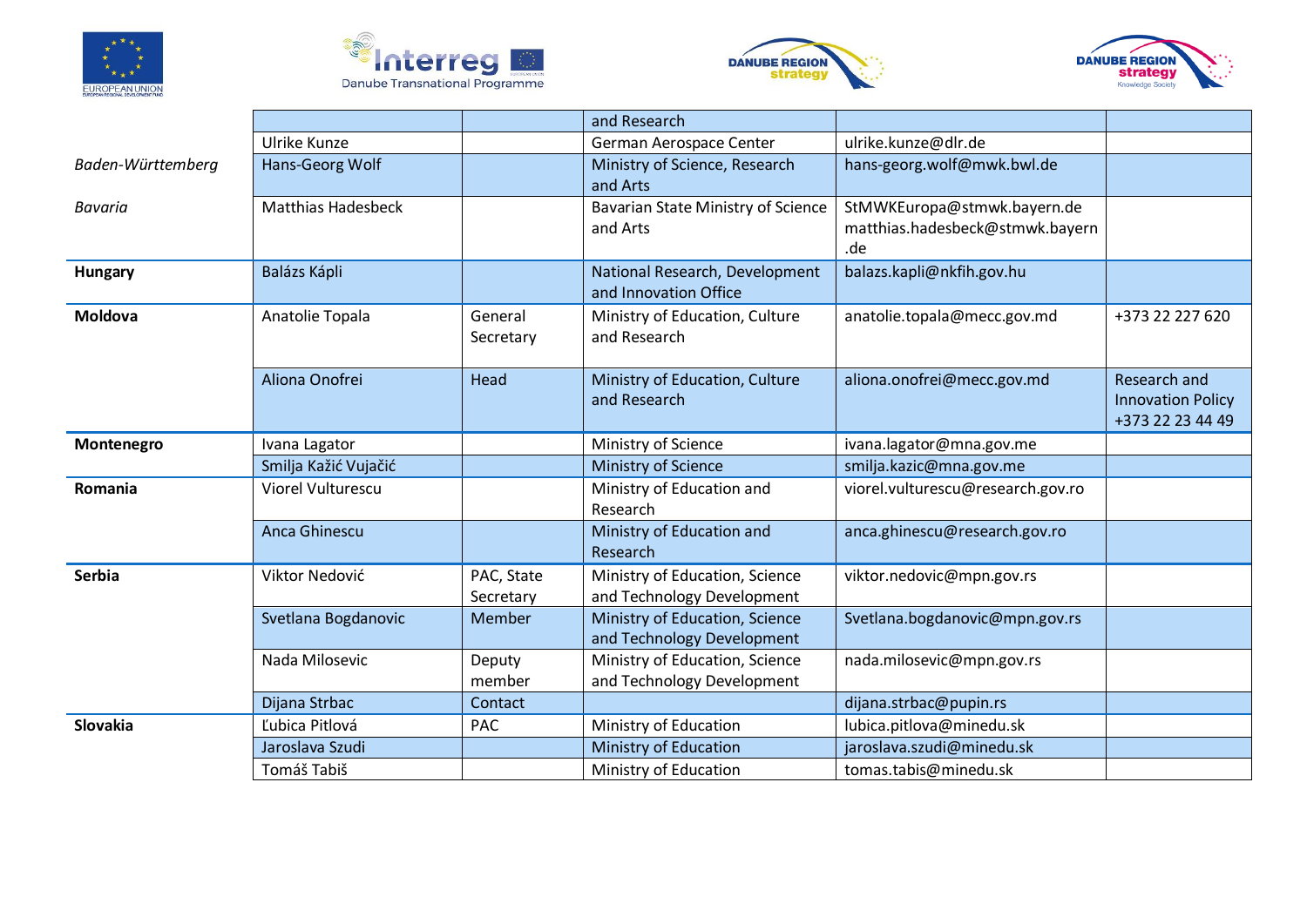







|                | Barbora Baničová    |                                                                                               | <b>Centre of Scientific and Technical</b><br>Information | barbora.banicova@cvtisr.sk |                                                                   |
|----------------|---------------------|-----------------------------------------------------------------------------------------------|----------------------------------------------------------|----------------------------|-------------------------------------------------------------------|
|                | Anna Krivjanská     |                                                                                               | Centre of Scientific and Technical<br>Information        | anna.krivjanska@cvtisr.sk  |                                                                   |
| Slovenia       | Peter Volasko       | Member                                                                                        | Ministry of Education, Science<br>and Sport              | peter.volasko@gov.si       | <b>Head of Science</b><br>Division, Science<br><b>Directorate</b> |
|                | <b>Tit Neubauer</b> | Member                                                                                        | Ministry of Education, Science<br>and Sport              | tit.neubauer@gov.si        | Science Division,<br>Science<br>Directorate                       |
|                | Peter Kumer         | <b>Deputy</b><br>member                                                                       | Ministry of Education, Science<br>and Sport              | peter.kumer@gov.si         | Science Division,<br>Science<br>Directorate                       |
|                | Gita Zadnikar       | Deputy<br>member                                                                              | Ministry of Education, Science<br>and Sport              | gita.zadnikar@gov.si       | Science Division,<br>Science<br>Directorate                       |
| <b>Ukraine</b> | Grygorii Mozolevych | Head of the<br><b>Expert Group</b><br>on Integration<br>into European<br><b>Research Area</b> | Ministry of Education and Science<br>of Ukraine          | mozolevych@mon.gov.ua      |                                                                   |
|                |                     |                                                                                               |                                                          |                            |                                                                   |

## **Other Steering Group members**

| Name | Function | Institution | Country | Email | <b>Additional contacts</b> |
|------|----------|-------------|---------|-------|----------------------------|
|      |          |             |         |       |                            |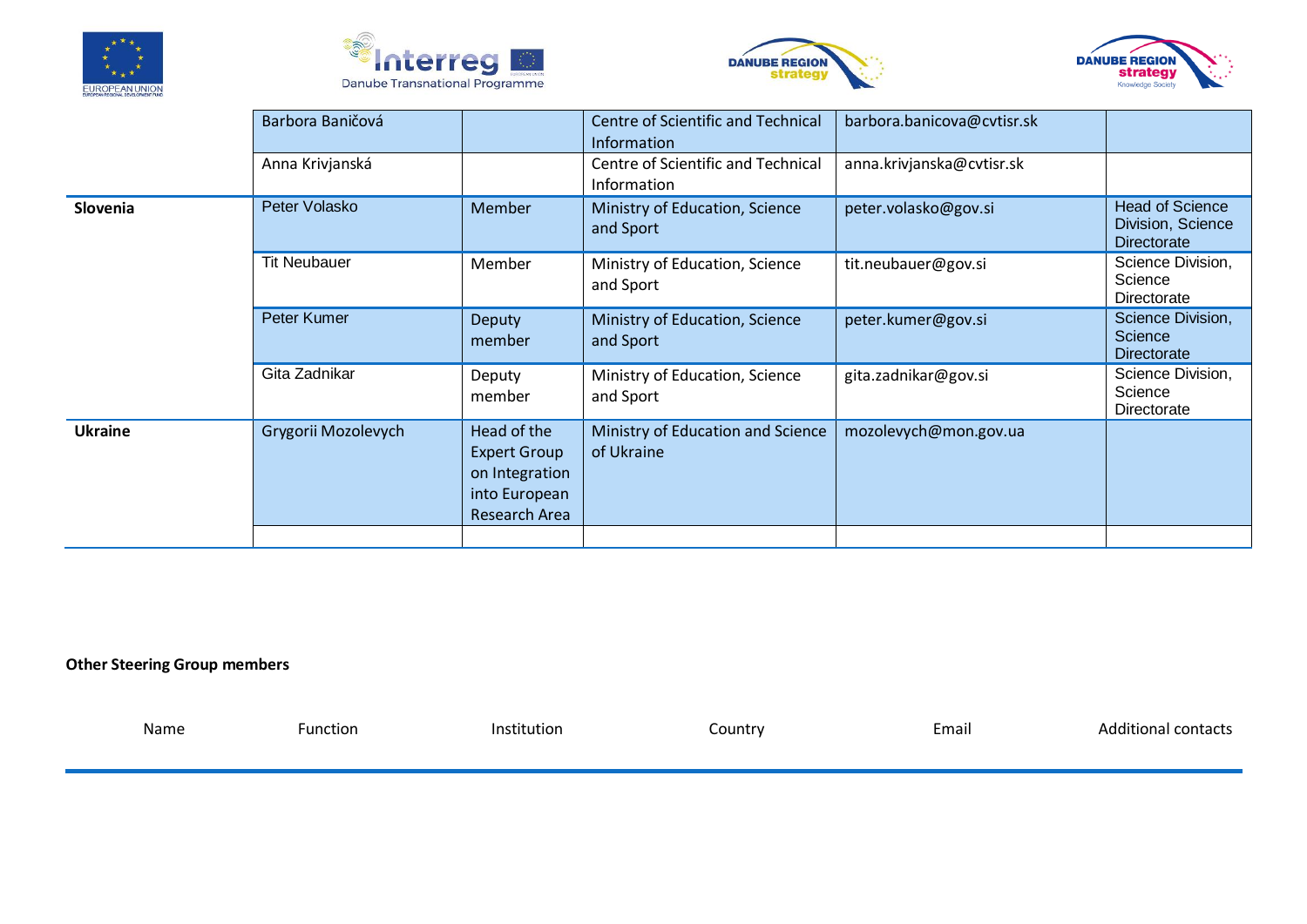







| Dorota Korczyńska           | Programme<br>Assistant  | European Commission, DG REGIO                                         | <b>EU</b>      | dorota.korczynska@ec.europa.eu | +32 2 29 50283 |
|-----------------------------|-------------------------|-----------------------------------------------------------------------|----------------|--------------------------------|----------------|
| Daniel Hanšpach             |                         | Ministry of Education, Youth<br>and Sports                            | Czech Republic | daniel.hanspach@msmt.cz        |                |
| Anna Lechner                |                         | Bavarian State Ministry of Science<br>and the Arts                    | Germany        | anna.lechner@stmbw.bayern.de   |                |
| Peter Käser                 |                         | <b>Bavarian State Ministry of Science</b><br>and the Arts             | Germany        | peter.kaeser@stmwk.bayern.de   |                |
| <b>Dmytro Cheberkus</b>     |                         | Ministry of Education and Science                                     | <b>Ukraine</b> | cheberkus@mon.gov.ua           |                |
| Sofia Zherebchuk            |                         | Ministry of Education and Science                                     | Ukraine        | svj@mon.gov.ua                 |                |
| Miroslav Vesković           | <b>Former PAC</b>       | <b>European Commission JRC</b>                                        | <b>EU</b>      |                                |                |
| Ivanka Popovic              | Rector                  | University of Belgrade /<br>Danube Rectors Conference                 | Serbia         | ivanka.popovic@rect.bg.ac.rs   |                |
| <b>Elke Dall</b>            |                         | <b>ZSI Austria</b>                                                    | Austria        |                                |                |
| <b>Information Pending</b>  |                         | Danube Region Strategy in Upper<br>Austria                            | Austria        |                                | Contact point  |
| <b>Friedrich Faulhammer</b> |                         | Danube Rectors Conference                                             | Austria        |                                |                |
| Sebastian Schaffer          |                         | Danube Rectors Conference                                             | Austria        |                                |                |
| <b>Judit Schrick</b>        | PAC <sub>8</sub>        | Ministry of Economic Affairs,<br><b>Labour and Housing</b>            | Germany        |                                |                |
| Nirvana Kapitan Butkovic    | PAC <sub>8</sub>        | Ministry of Economy,<br><b>Entrepreneurship and Crafts</b>            | Croatia        |                                |                |
| Renato Gennaro              |                         | <b>University of Trieste</b>                                          | <b>Italy</b>   |                                | <b>AARC</b>    |
| Alessandro Lombardo         |                         | CEI - Central European Initiative                                     | Italy          |                                |                |
| <b>Matthias Hack</b>        |                         | <b>Federal Ministry of Education</b><br>and Research                  | Germany        |                                |                |
| Stefan Konetzko             |                         | Federal Ministry of Education<br>and Research                         | Germany        |                                |                |
| <b>Ulrike Kunze</b>         |                         | German Aerospace Center/Federal<br>Ministry of Education and Research | Germany        |                                |                |
| Elisabeth Sorantin          | <b>Director General</b> | <b>CEEPUS</b>                                                         | Austria        |                                |                |